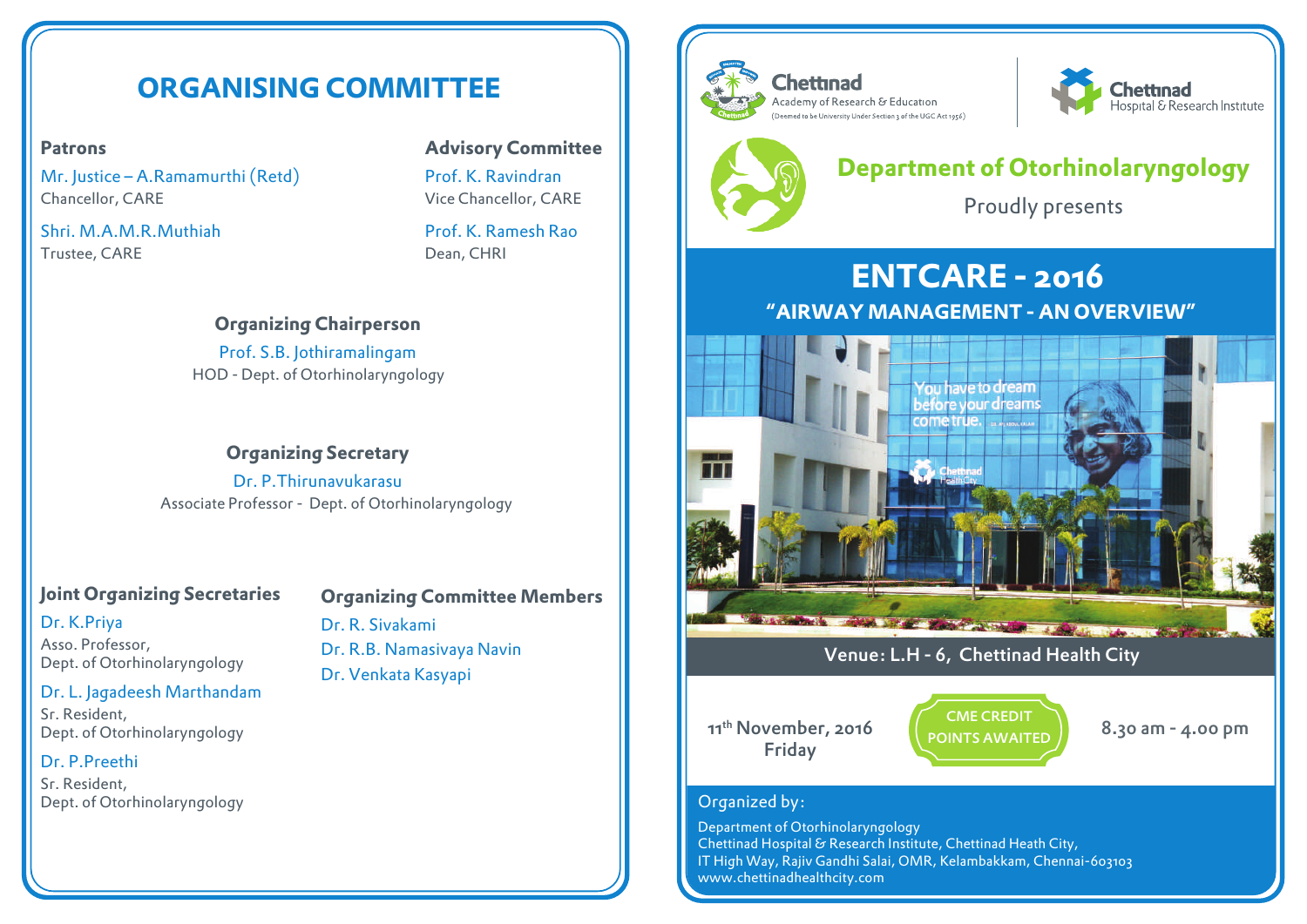It is with immense pleasure that we invite you for **ENTCARE -2016** to be held on 11.11.2016. The topic for discussion will be based on

# "AIRWAY MANAGEMENT - AN OVERVIEW"

We invite free paper presentation and poster presentation from postgraduates

Registration fees – Rs.250

Spot registration - Rs.300

Last date for registration – November  $5<sup>th</sup>$  2016

Last date for free paper and poster abstract submission  $-$  Novemeber  $9<sup>th</sup>$  2016

## **For registration contact:**

Dr.L. Jagadeesh Marthandam Sr. Resident, Dept. of Otorhinolaryngology

Dr. R. Sivakami Final yr PG, Dep. of Otorhinolaryngology Mobile: 72003 04813

# **For PG free Paper presentation:**

Dr. P. Preethi Sr. Resident, Dept. of Otorhinolaryngology

## **For Poster presentation contact:**

Dr.P.Thirunavukarasu Associate Professor, Dept. of Otorhinolaryngology

**Contact email ID :** entcare2015@yahoo.in

## **Contact No : 044 - 4742 8230**

# **Scientific Programme**

| 8.30 am onwards       | - Registration                                                                                                                                                                                                                                                                                                                                           |
|-----------------------|----------------------------------------------------------------------------------------------------------------------------------------------------------------------------------------------------------------------------------------------------------------------------------------------------------------------------------------------------------|
| $9.00$ am - $9.45$ am | - Laryngotracheal stenosis<br>Speaker: Prof. K.Ravikumar, MS, DNB, DLORCS, FAMS<br>Prof, Dept of ENT, SRMC                                                                                                                                                                                                                                               |
| 9.45 am - 10.30 am    | - Emerging trends in Tracheostomy<br>Speaker: Prof. S. Gopalakrishnan, MS, DLO<br>Prof, Dept of ENT, Mahatma Gandhi Medical College                                                                                                                                                                                                                      |
| 10.30 am - 11.15 am   | - Pediatric Airway Obstruction<br>Prof. S. Rajasekaran, M.S, DLO<br>Prof & HOD, Balaji Medical College                                                                                                                                                                                                                                                   |
| 11.15am - 12.00 pm    | <b>- Inauguration</b> [L.H - 3 (Mini Auditorium)]                                                                                                                                                                                                                                                                                                        |
|                       | 12.00 pm - 12.45 pm - Management options in Stridulous Airway<br>Prof.F. Anthony Irudhayarajan, MS, DLO<br>Prof & HOD Dept of ENT, Stanley Medical College                                                                                                                                                                                               |
| 12.45 pm - 1.45 pm    | - Lunch (Sigapi Achi Convention Centre)                                                                                                                                                                                                                                                                                                                  |
| 1.45 pm - 2.30 pm     | - Obstructive sleep apnea - Otolaryngologist perspective<br>Speaker: Prof.M.K.Rajasekhar MS, DLO<br>Director, UIORL, Madras Medical College                                                                                                                                                                                                              |
| 2.30 pm - 3.10 pm     | - Panel Discussion<br>"Emerging trends in airway management"<br>Moderator : Prof. Sanjeev Mohanty, MS, FICS, FORL<br><b>Panelists</b><br>: Prof. Lailu Mathews, HOD, Dept of Anaesthesia<br>Prof. Meenakshi, HOD, Dept of Pulmonology<br>Prof. Kathir Subramaniyam, Dept of Paediatrics<br>Prof. S.Gopalakrishnan, MS, DLO<br>Prof.Muralidharan, MS, DLO |
| 3.15 pm - 3.45 pm     | - PG free Paper/Poster Presentation                                                                                                                                                                                                                                                                                                                      |
| $3.45$ pm - $4.00$ pm | - Valedictory Function                                                                                                                                                                                                                                                                                                                                   |